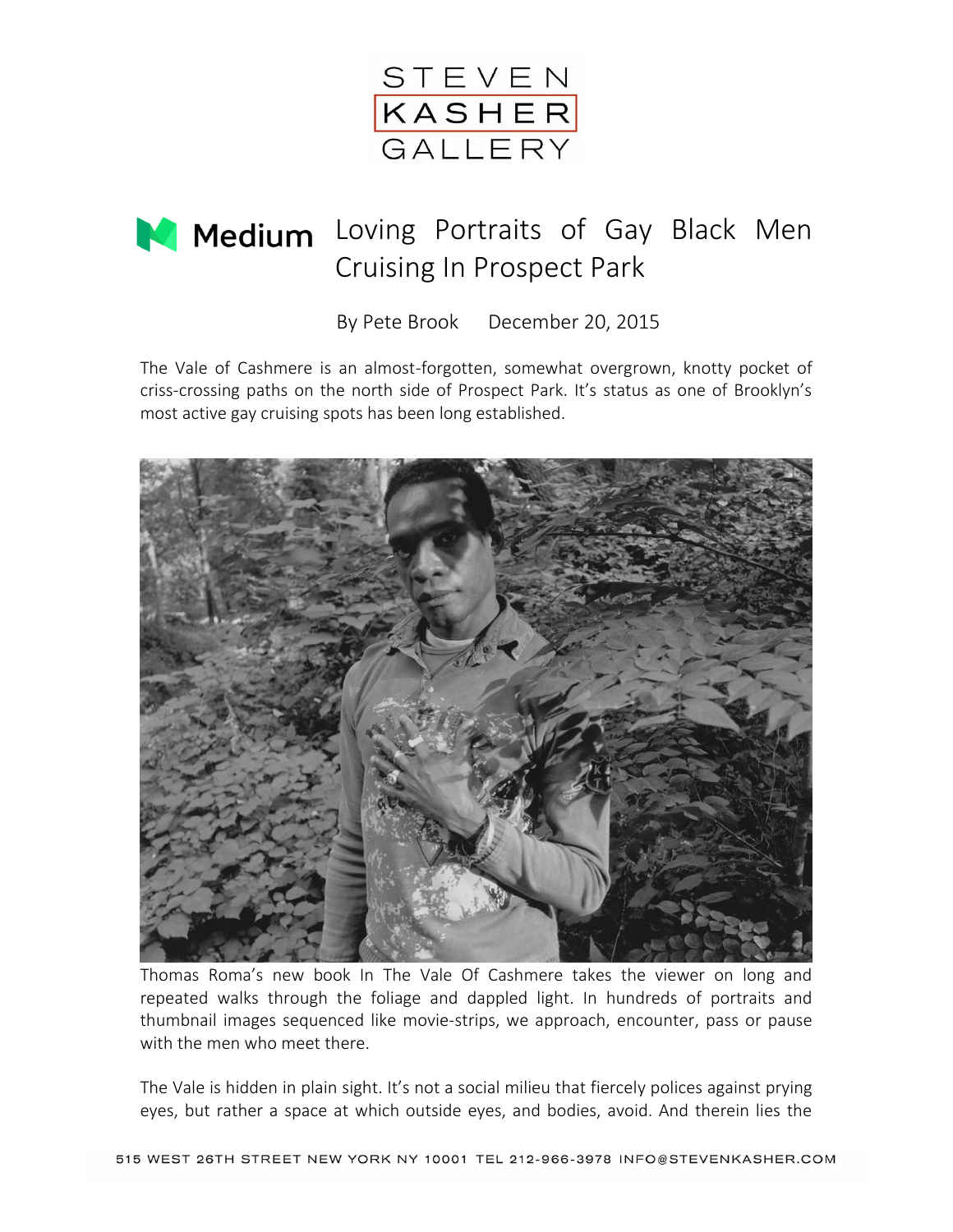

importance of Roma's book. These portraits gently dismantle the fears, the judgements and the make-believe of those outside of the space – fear and judgements that have fueled discrimination toward homosexual men for decades.

In The Vale Of Cashmere bridges socio-cultural boundaries. In some ways, it is a tool against homophobia and against racism. It's a dignified and quiet challenge to the undignified, clumsy and loud prejudices of mainstream America. Roma shows us not a overtly seedy, darkened or hyper-sexualized space, but instead a charged space of possibility populated by bodies that are engaged, vulnerable, languid and much else besides.

How the hell did Roma get so close and so intimate? The simple answer is that he photographed over years, but the truer answer is he built a rapport with his subjects founded on mutual understanding.

Roma visited the Vale of Cashmere weekly, beginning back in 2008. He'd introduce himself and explain why he was taking pictures. Nine out of ten times Roma's request to make a photograph was declined. For every portrait in the book is another nine interactions. Roma must have become almost a regular fixture in the little-known Eden.

## *The Importance Of Good Words, Too*

The books' essay of introduction, by G. Winston James, is a joy. I aborted my first reading to return to the beginning so that I could read it aloud to my partner. It's too good not to share.

At one point, reading James' words there in the kitchen, my partner interrupted, "What's the point in writing a review when this essay says it all so well?" I nodded. She had a fair point. Still, I'll try for the sake of honoring a wonderful portrait project.

Text is critical to a photobook. A photobook's essay says much more than the author's argument. The choice of author says a lot about the photographer's relationship to her or his work and the ways in which she or he thinks about it. Roma clearly wants to position his work in solidarity and in deep understanding of these gay men and their purposefully shared environment.

James, an author of fiction, essays and poetry about sexual identity, LGBT and African American experiences among many other topics, delivers a masterful and readable history of gay cruising and gay life in New York. He explains how the emotions, the risks and the consequences of inhabiting the Vale have changed over the decades. He is an expert on the behaviours, policing and attitudes associated with the social spaces of gay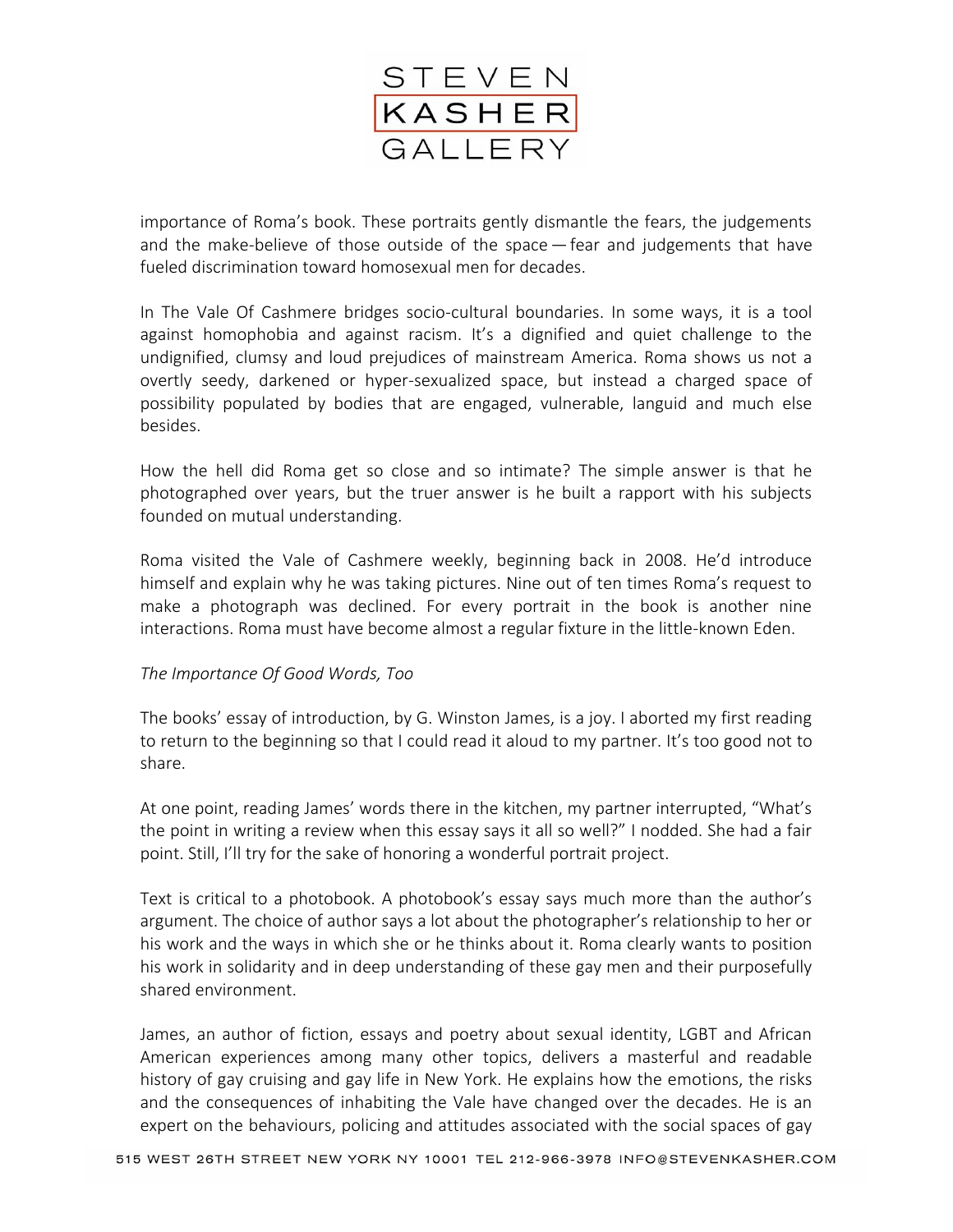

male sex. James has also sought out sexual and sensual encounters in the Vale of Cashmere. Authoritatively, James delivers both an emotional and an intellectual reading of the issues at stake in Roma's work.

The best photobook essays, in my opinion, are those written by non-photography people; people who may have an extremely keen eye and sophisticated reading of photography, but who are not blindly devoted to the medium. The best essays are those which talk about the issue that the photographs point to, as opposed to direct commentary on  $-$  or worse still, description of - the photographs themselves.



G. Winston James comments upon Roma's technique only to back up his own arguments, and in so doing he provides a fuller and intimately-informed context for Roma's portraits. For example, James tells us that Roma focused on African American and Caribbean men, the demographic that dominates the Vale due to patterns of immigration, but not the only group.